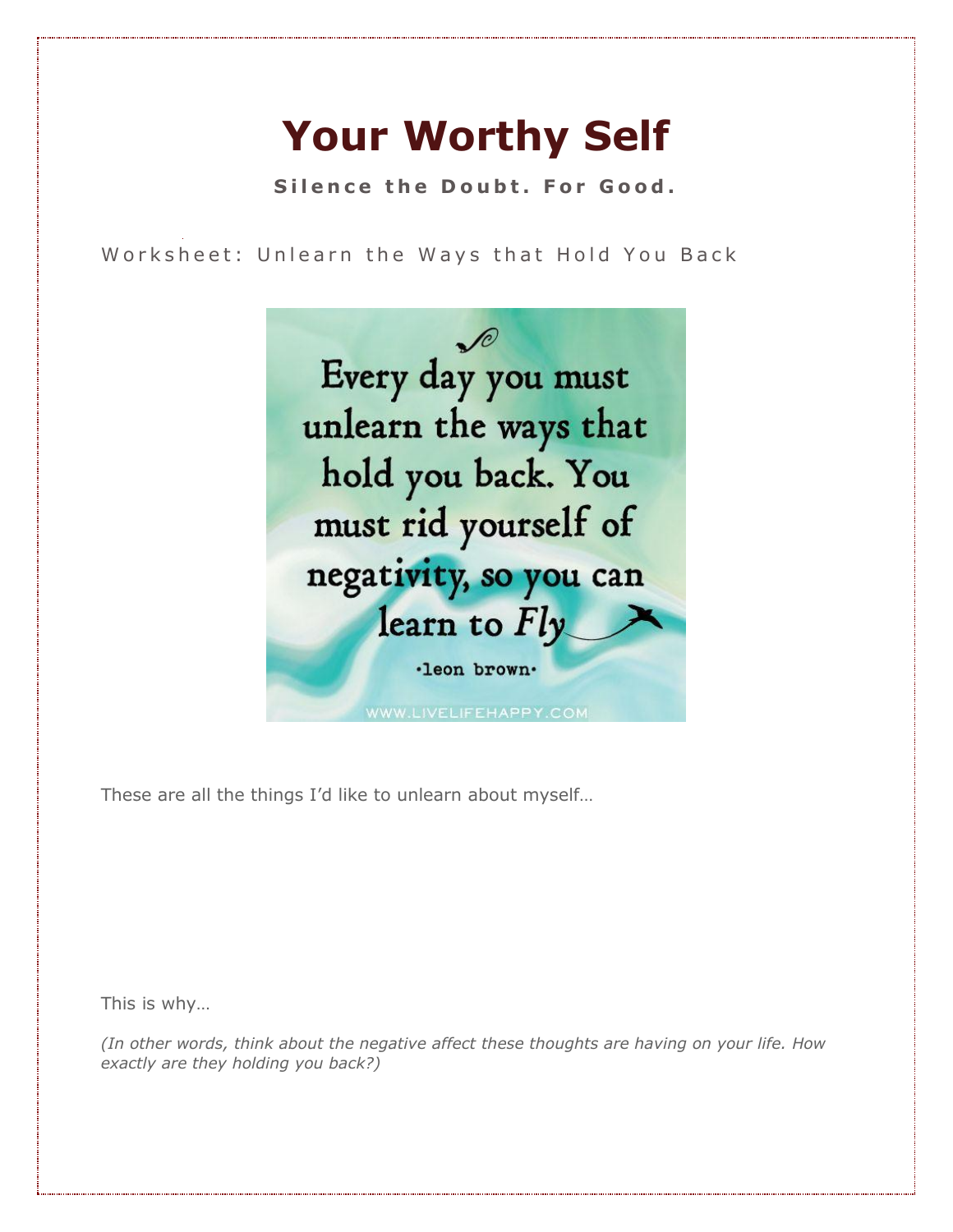This is where those negative thoughts came from…

*(This is important to really think on because often times the negative things we've come to believe and say to ourselves NEVER came from us to begin with. They came from someone else. They were said to us a long time ago or we came to believe certain things about ourselves because of some childhood experiences. This is a chance to do some deep-thinking here about how your negative beliefs came to be. Understanding where your negative beliefs came from can help give you the power and motivation you need to begin to move beyond them.)*

These are 2 of the most negative things I say or think about myself

1.

2.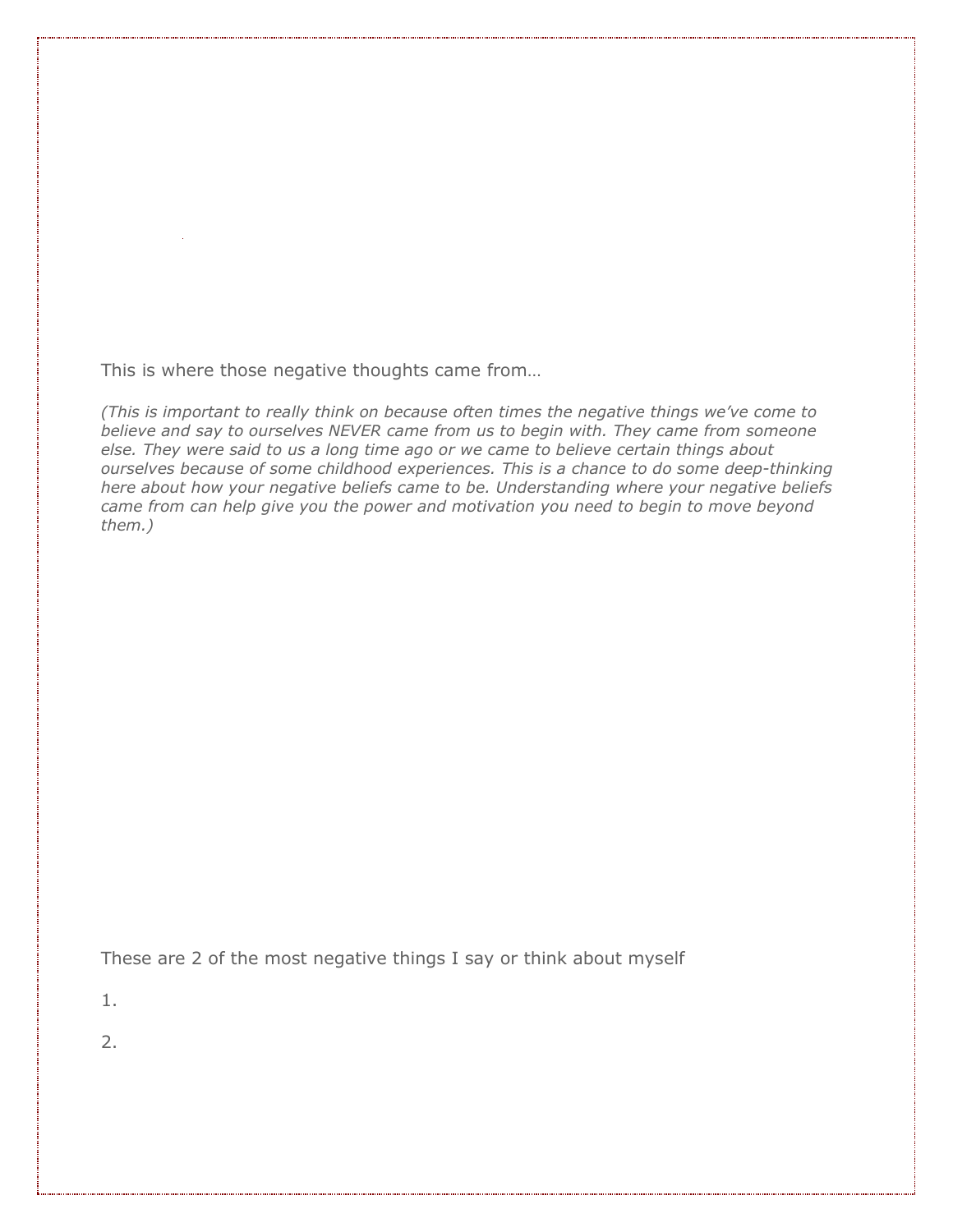This is the message my negative thoughts are sending about how worthy I think I am…

What might need to happen in order for you to begin to release your negative thoughts about yourself?

## **My New Agreement**

Starting today, I'm making a new agreement with myself to begin releasing the negative thoughts & behaviors that are holding me back.

Signed: \_\_\_\_\_\_\_\_\_\_\_\_\_\_\_\_\_\_\_\_\_\_\_\_\_\_\_\_\_\_\_\_\_\_\_\_\_\_ Date: \_\_\_\_\_\_\_\_\_\_\_\_\_\_\_\_

Here are 2 things I will do this month to help me unlearn the ways that are holding me back.

1.

2.